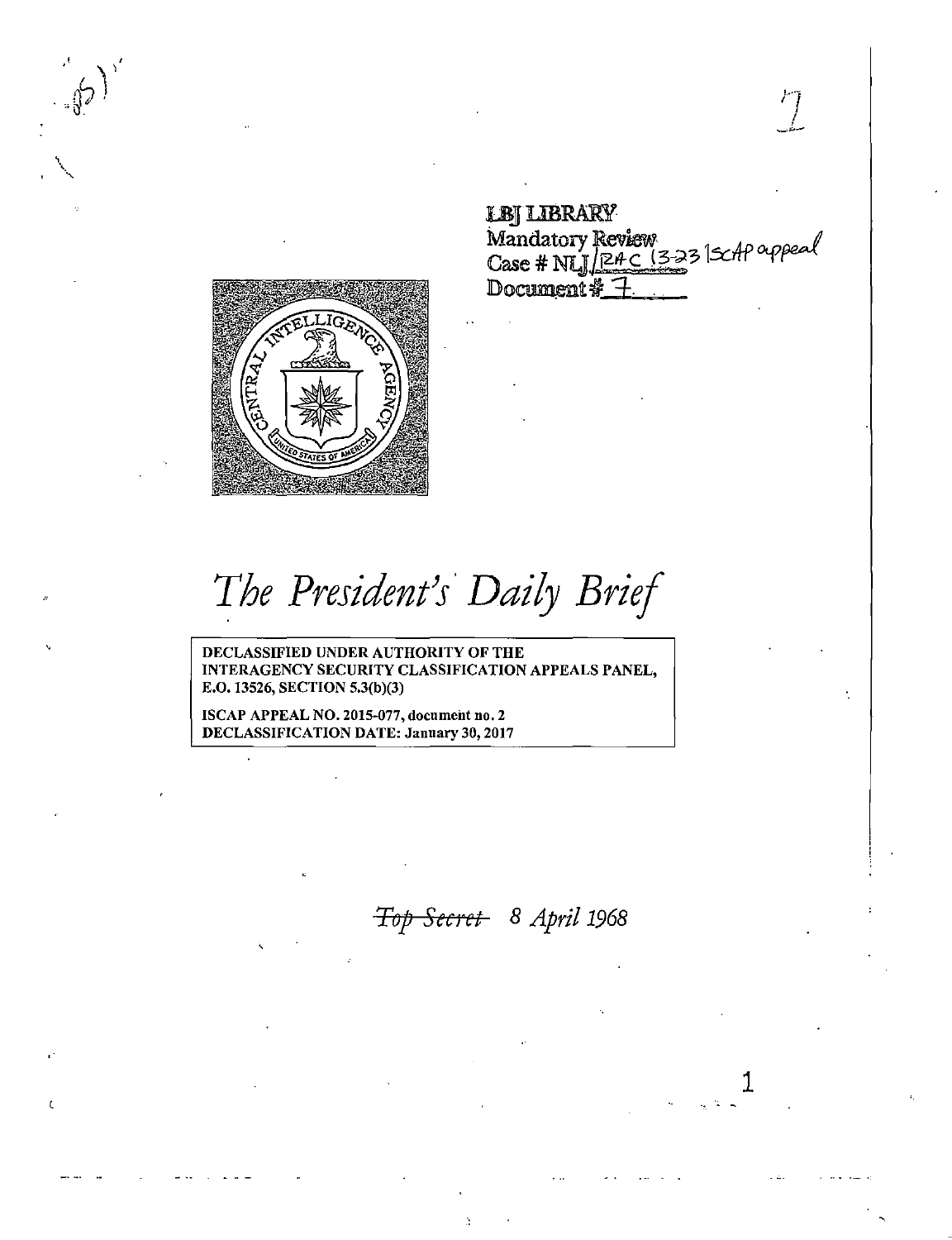,'

 $T$ 

## DAILY BRIEF B.APRIL 1968

l. Vietnam Communist forces continue to re act cautiously to US operations in.the Khe Sanh area. They seem to be offering only limited resistance while trying to determine the scope of the allied drive.

> Farther south, the North Vietnamese seem to be taking advantage of the last few weeks of dry weather in the central highlands to move very large quantities of combat supplies into Kontum Province.

2. Pakistan The Pakistanis have abruptly served notice that they do not intend to renew the agreement for the 50X1, E.O.13526 Finstallation at Peshawar. The agreement expires in July 1969.

> The government's attitude suggests that this is not just another bargaining maneuver. The foreign minister claimed to Ambassador Oehlert on Saturday that the agreement is simply not compatible with .Pakistan's current policy of "friendship with all powers." He added that both Moscow and Peking have been "constantly" complaining about it:

In choosing this time to give notice, the Pakistanis clearly have an eye cocked on next week's visit by Kosy gin.

50X1, E.O.13526

 $\overline{+}$ OP SECRET i $\vert$  50X1, E.O.13526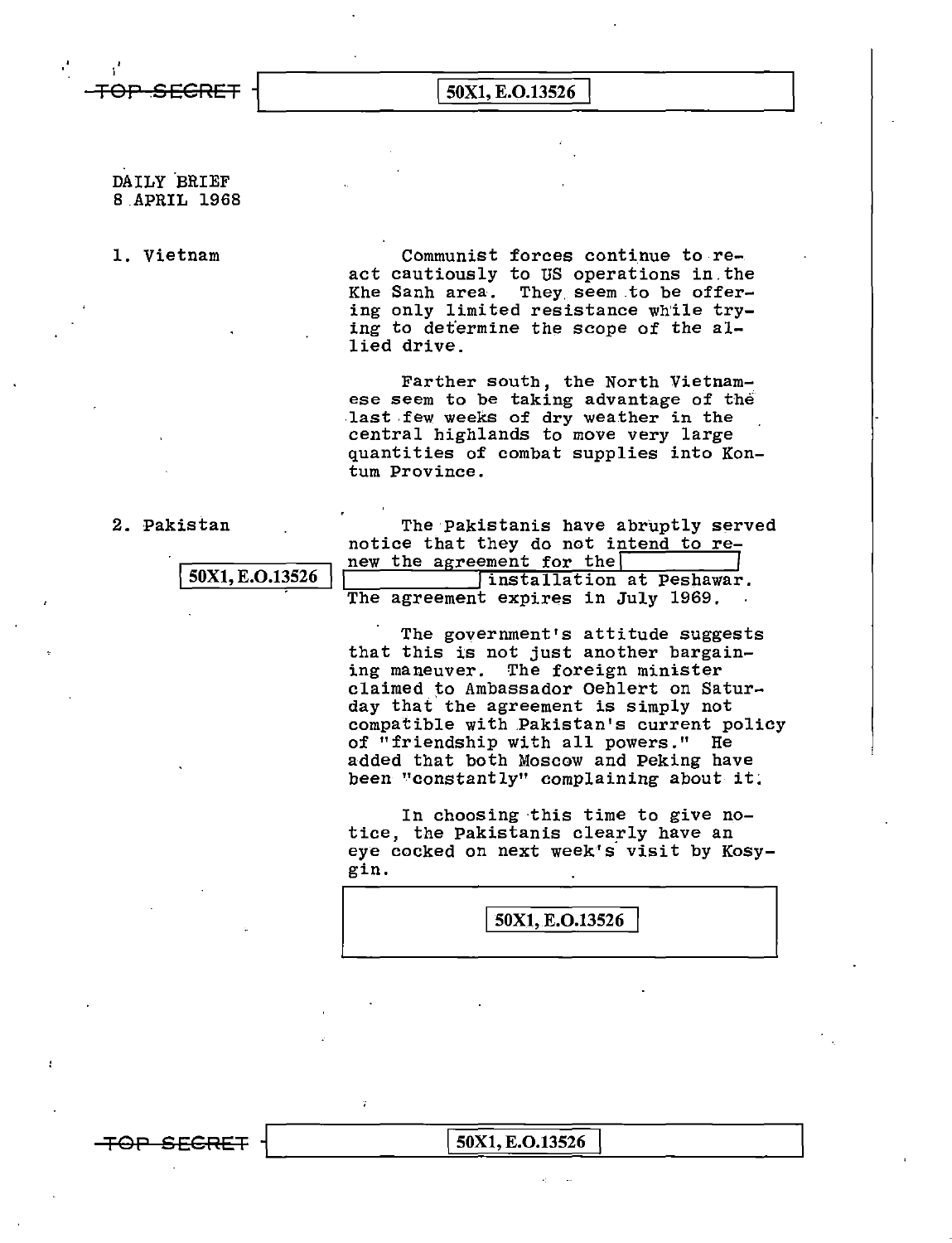$\begin{array}{|c|c|c|c|}\n\hline\n\text{TOP} & \text{SECRET} & \text{50X1, E.O.13526} & \text{50X1, E.O.13526} & \text{50X1, E.O.13526} & \text{50X1, E.O.13526} & \text{50X1, E.O.13526} & \text{50X1, E.O.13526} & \text{50X1, E.O.13526} & \text{50X1, E.O.13526} & \text{50X1, E.O.13526} & \text{50X1, E.O.13526} & \text{50X$ 

3. Poland More reports are coming in on.highlevel government changes expected this<br>week. We do not think Gomulka is on his way out, but the reports do point to a high government post for Edward Gierek, the man who may well take over from Gomulka ultimately.

> Gierek, Politburo member with a · strong power base in the industrial south, has been speaking more and more like a man who sees a big future for himself.

What looked earlier like a Gierek alliance with.the hardliners now seems more like a temporary tactical ploy. He is now making a pitch for support from the party's younger, reform-minded members, and he is omitting the antisemitic overtones from his speeches.

4. East Germany The surprising thing about the "referendum".yesterday approving a new constitution was that more than 400,000 people voted against it (out of some 12 million). It took courage to vote no. The authorities were standing by, taking down the names of those who did so.

5. Soviet Union The party's Central Committee is scheduled' to meet this Tuesday. We think it will be concerned mainly with domestic affairs.

6. Soviet Union The lunar probe launched yesterday seems to be operating as planned. It will take about three days to reach the area of the moon. This is the first time in well over a year that a Soviet probe has successfully left earth orbit. Its mission is either to orbit the moon or to land a payload on the surface.

TOP SECRET 50X1, E.O.13526